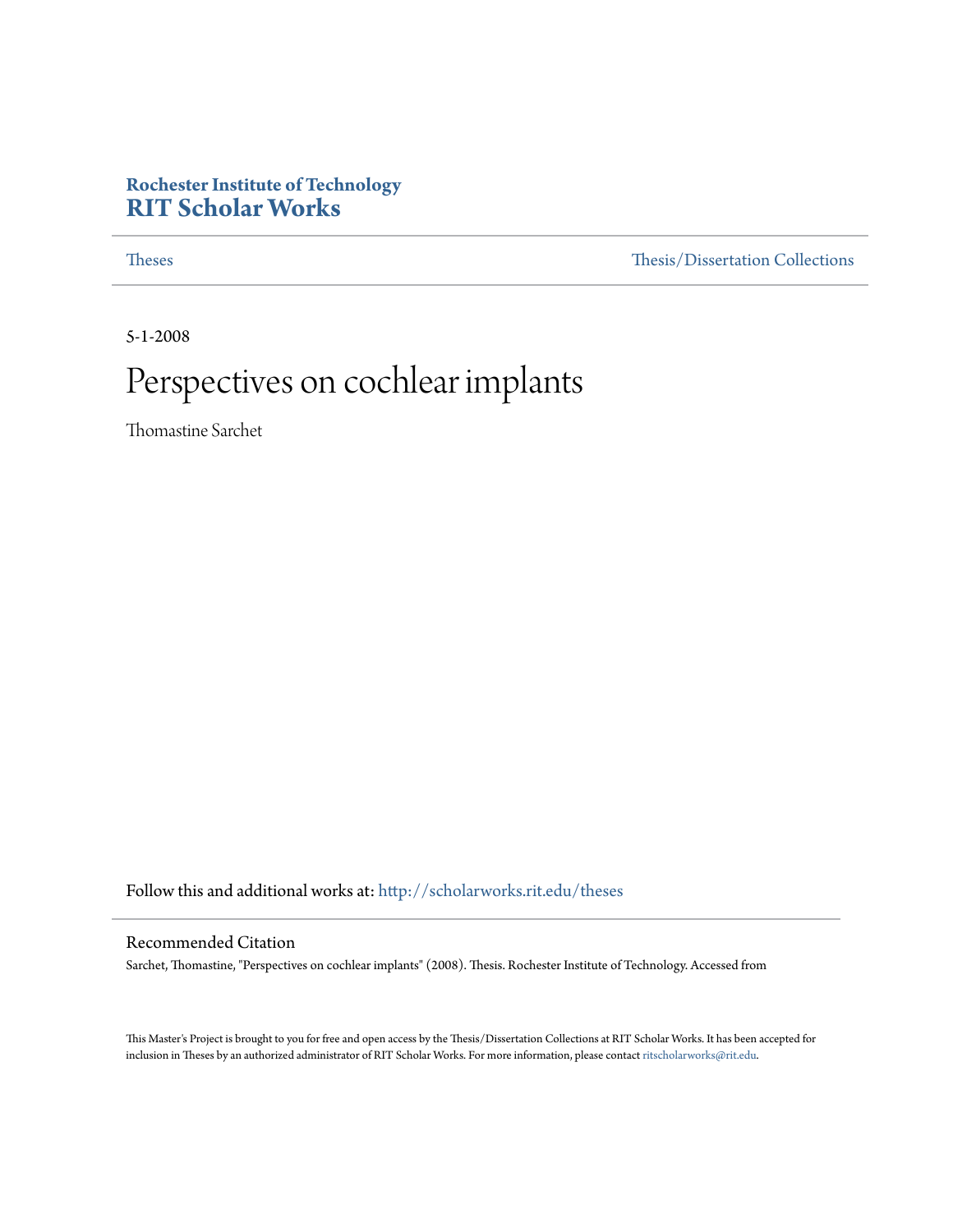## Perspectives on Cochlear Implants

#### **MSSE Master's Project**

Submitted to the Faculty Of the Master of Science Program in Secondary Education Of Students who are Deaf or Hard of Hearing

National Technical Institute for the Deaf ROCHESTER INSTITUTE OF TECHNOLOGY

By

**Thomasting Anne Sarchet** 

**Student Sighature** 

In Partial Fulfillment of the Requirements For the Degree of Master of Science

Rochester, New York

11/ay 22, 2008 (date)

Approved:

Project Advisor - Dr. Marc Marschark

Project Advisor

Project Advisor

**MSSE Program Director - Dr. Gerald Bateman**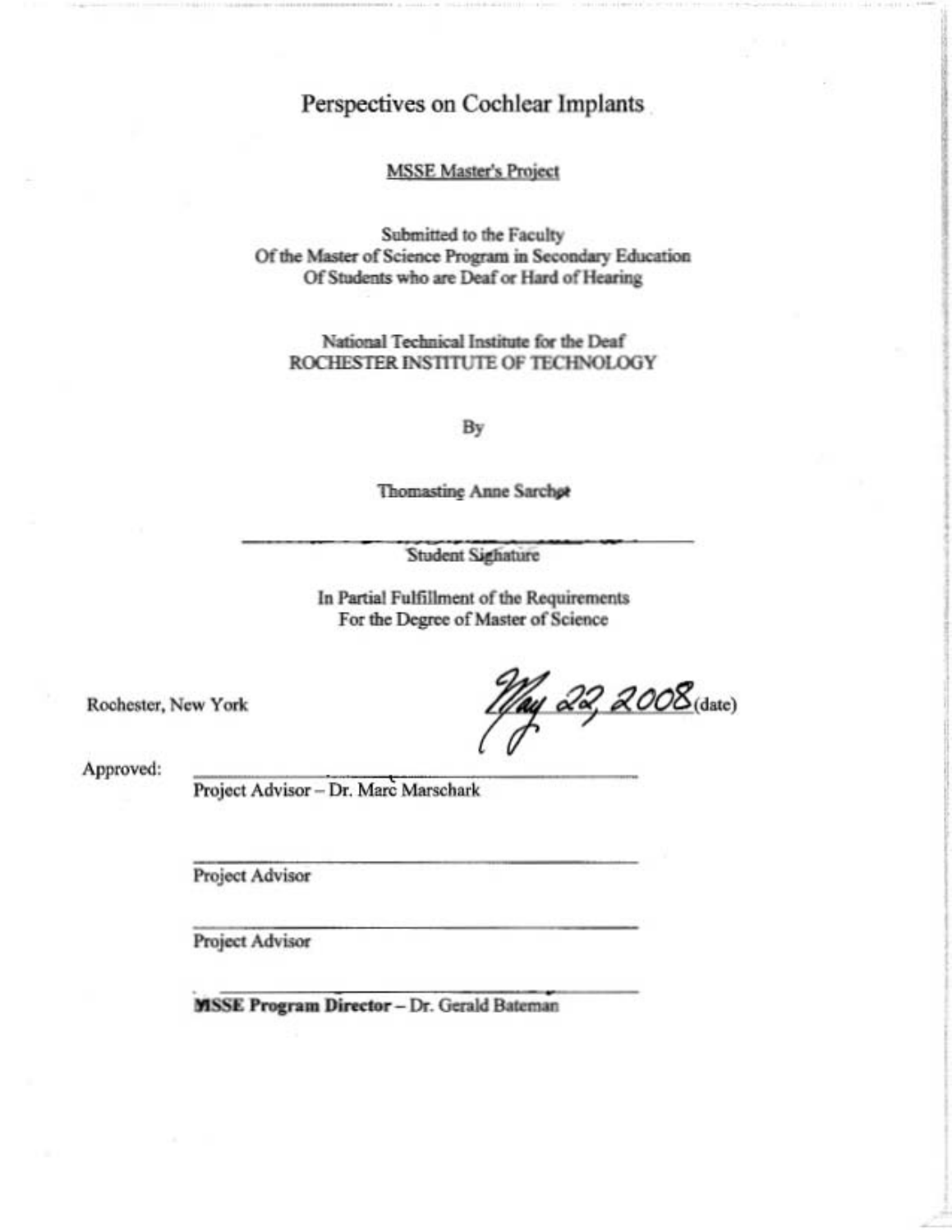#### **Abstract**

Since their inception, the costs and benefits of cochlear implants (CIs) have been an area of considerable interest. Much of the discussion and published research, however, have focused on outcomes for children with implants; very little on adolescent and adult outcomes or the reasons why individuals choose to get implants (or not). Meanwhile, research on implant users typically only has included the "successful" users and the benefits of implantation, primarily with regard to speech and audition. Very little work has been published on mechanical failures of these devices or personal decisions to discontinue implant use. In general, the literature also has failed to address the socioemotional effects of implantation. A few studies have addressed these issues among young children by asking their parents, but there is a need to examine the effects ofimplantation on adults and older children, who may be old enough to take part in the decision for implantation. This study involved interviews of college students who currently have cochlear implants or who had them previously but discontinued their use. Questions focused on satisfaction with their cochlear implants and reasons why some individuals choose to utilize them or not. The study has begun a longer-term consideration of socio-emotional aspects of cochlear implant use and satisfies recent calls from investigators to better understand implant non-users, a population typically omitted from research reports.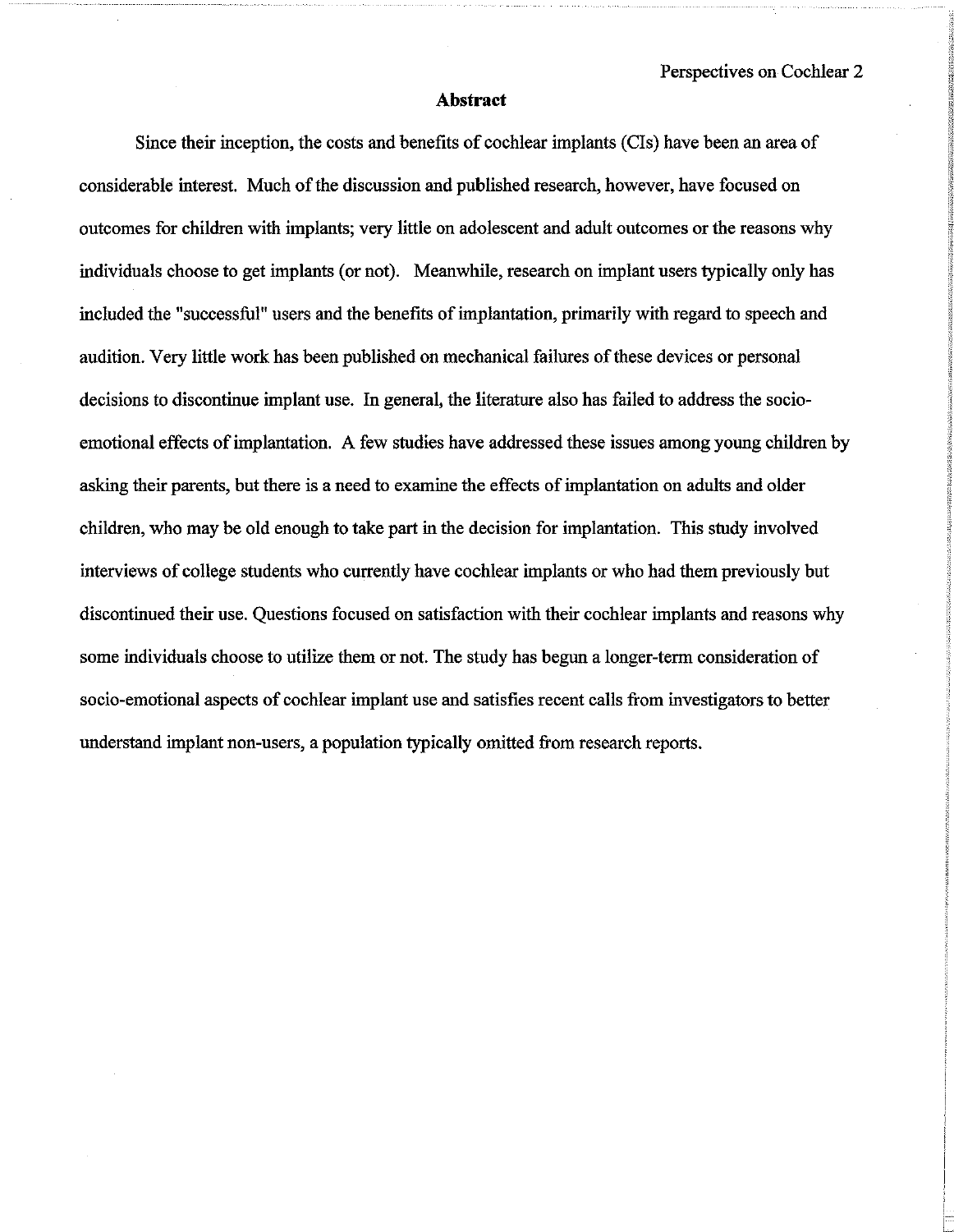#### **Introduction**

Over the last two decades, the frequency of cochlear implantation has increased dramatically. The establishment of Universal Newborn Hearing Screening (UNHS) has resulted in many babies being identified earlier as having a hearing loss and receiving implants prelingually in parents' beliefs that CIs will provide full communication access and an easier life in a "hearing world." In an already variable deaf and hard-of-hearing community, CIs have increased the level of diversity in the population. The published literature has documented and tracked specific groups of cochlear implant users but has yet to address the true diversity of students receiving implants.

Although the literature has begun to address some of the issues surrounding CIs, much of the literature still focuses on the 'stars': children who have excelled using implants. But how is this 'success' measured? It could be their improved oral-aural language. Perhaps it is their improved academic achievement. With consideration for these factors, however, these 'star students,' may have done well in school even without their implants. While the literature primarily focuses on the successful outcomes of implants, it often fails to address the socio-emotional effects of implantation. And, given that many children are implanted prelingually, the few studies that have investigated socio-emotional outcomes necessarily have come from the parental perspective.

Although parental perceptions may offer some information about the immediate benefits of implantation, a closer examination of the child's perspective may yield insight into longer-term impacts such as (continued and consistent) usage and identity issues. It may be that some of these childhood users will become non-users, but their population size and the factors contributing to non-use are virtually unknown. Marschark, Rhoten, and Fabich (2007) discussed this problem in their review of the literature, noting that several investigators (e.g., Beadle et aI., 2005; O'Donoghue, 2006) have criticized prior studies looking at literacy and academic achievement following cochlear implantation, as well as hearing, speech, and language studies more generally, because of shortcomings in their experimental methods. In particular, the results of many studies appear to be compromised by the exclusion of low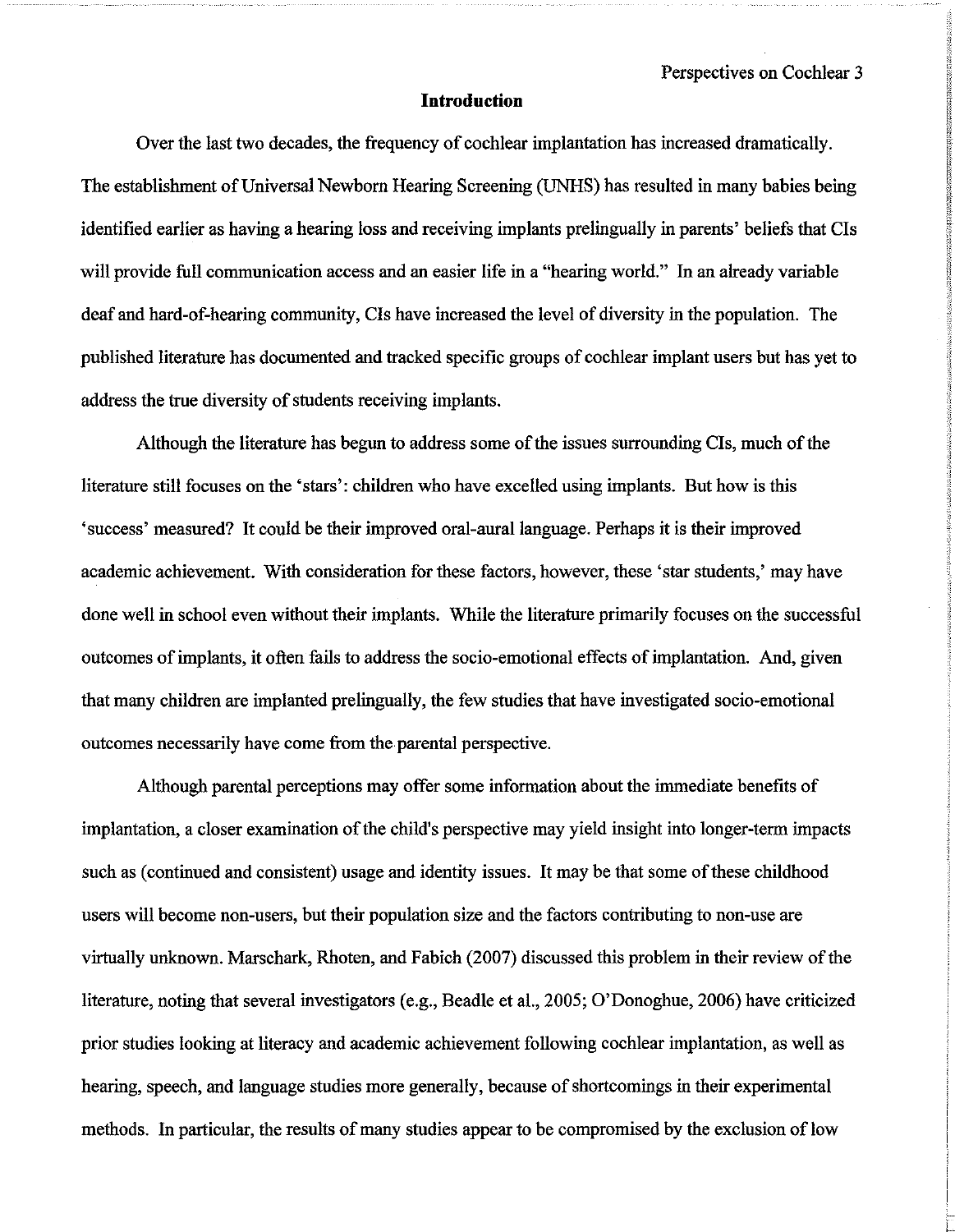performers and individuals who have discontinued regular use of their implants (i.e. selection bias) (p. 277).

The goal of this research is to begin to identify the population of discontinued users and possible indicators for eventual non-use. According to Marschark (2007), over 85 percent of deaf and hard-ofhearing children are mainstreamed in public schools for at least part of the school day (p. 139). Those teachers will have far less experience (and comfort) working with children who have implants than will teachers of the deaf. Some of these teachers may face students who do not want to use their implants, just as they encounter children who do not want to wear their hearing aids or glasses in class, and not know how to handle the situation. It is important for parents and educators to be aware of and sensitive to potential issues so they are better equipped to address these kinds ofissues. Non-users may also provide parents, teachers, and implant candidates with insight into the long-term implications of discontinued or intermittent use. Finally, consideration of non-users may provide a more complete understanding in a field where most of the information only comes from a part of the population that has received and is continuing to use implants. The current literature fmdings have focused on parental perceptions ofCIs, most often investigating how parents navigate the journey from their child's candidacy to post-evaluation.

#### **Literature Review**

Zaidman-Zait (2007) examined the emotional attributes and social connections of twenty-eight parents of children with cochlear implants. Parents were asked to describe their thoughts, feelings, and support mechanisms (such as social/professional services) in coping with diagnosis and the postimplantation rehabilitation process. Zaidman-Zait analyzed these descriptions to provide insight into how these situations helped shape parental views on CIs. Her study identified twenty categories of experiences that included identifying progress and success, intervention services, observing children with cochlear implants, and financial support. The top three experiences mentioned by all parents were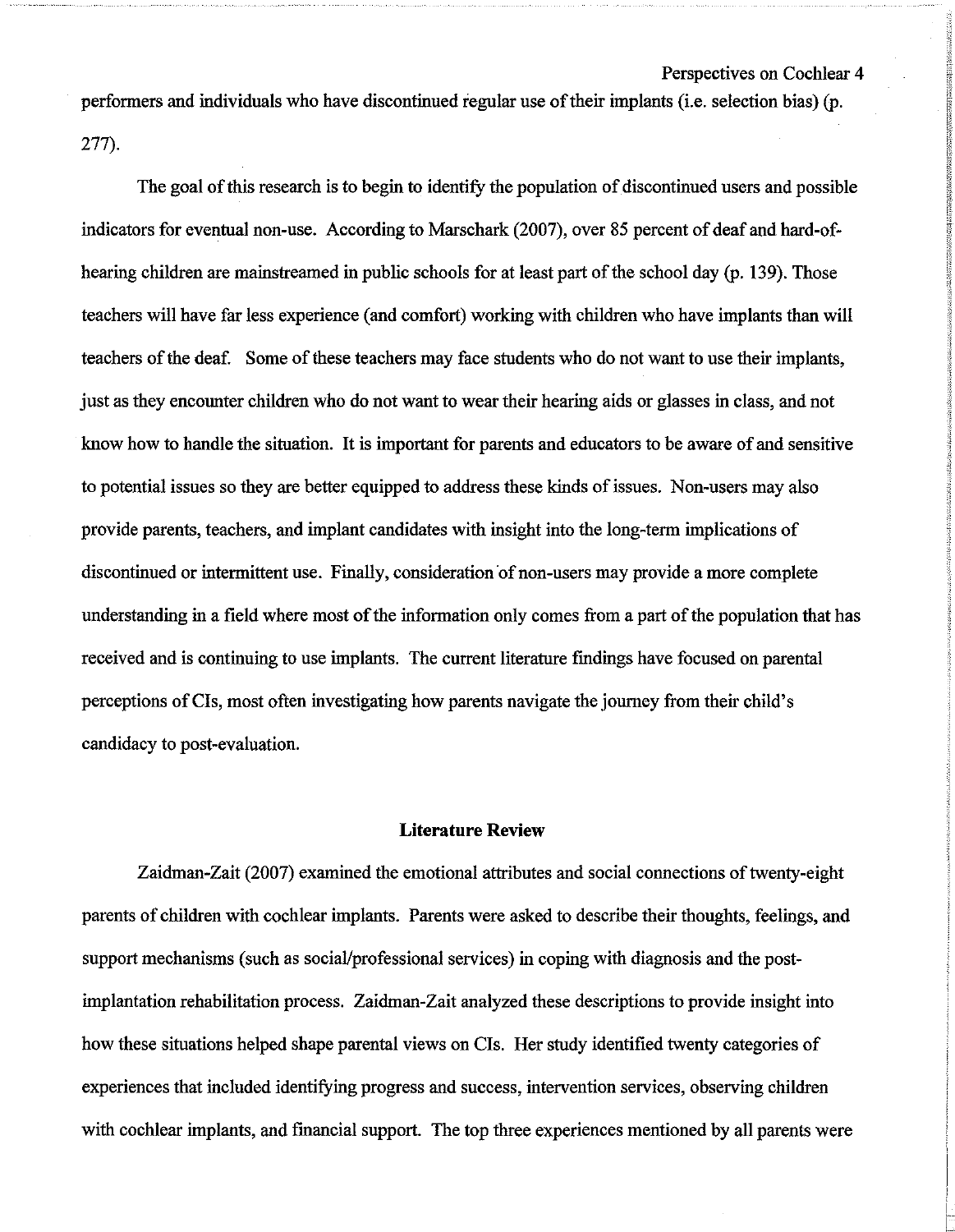identifying progress and success, sharing experiences with other parents of children with CIs, and professionals' support. One category, "child's characteristics," addressed experiences related to attitudes and behaviors of the child, and only 33 percent of the parents described their child's positive attitude as helpful or beneficial to the parental coping process. Even those observations were based on children's outward behaviors, which may or may not reflect the inner feelings of the child.

Archbold, Lutman, Gregory, O'Neill, and Nikolopoulos (2002) also examined parental perspectives on CIs. Parents were asked to describe their own reaction to the process of cochlear implantation, their concerns, and future needs. The parents were given a list of seventeen open-format questions about their experiences pre- and post-procedure, such as "How would you describe your child before implantation?" and "Why did you decide to go ahead with the implant?" (p. 40). The prompts were administered randomly, and parents were asked to respond freely. This format allowed them to raise some socio-emotional impacts of implantation. The responses were analyzed for common thematic elements. One of the emergent themes was that parents noticed increased confidence and communication abilities in their child three years post-implantation. Improved confidence may also be a factor in successful long-term usage, but again it was reported through parental perceptions and should be substantiated by the implant users themselves.

Another study took a broader look at the whole family's ability to cope (Beadle, Shores, & Wood, 2000). The purpose of the study was to examine stressors affecting the families of children with implants. Parents were given 74 statements, separated into four sections. For the first section, *parental expectations,* respondents were asked to reflect back on their child before implantation and report their initial expectations. In the second section, *perception of outcome*, parents were given statements such as "Since implantation, my child can communicate better" and asked to rate those statements on a 10-point scale from "strongly agree  $=10$ " to "strongly disagree  $=1$ ." In the third section, *parental reports of social support,* parents were asked to rate the level of "formal" and "informal" support they received from 5 different sources using the scale from "no support  $= 1$ " to "much support  $= 10$ ." Last, parents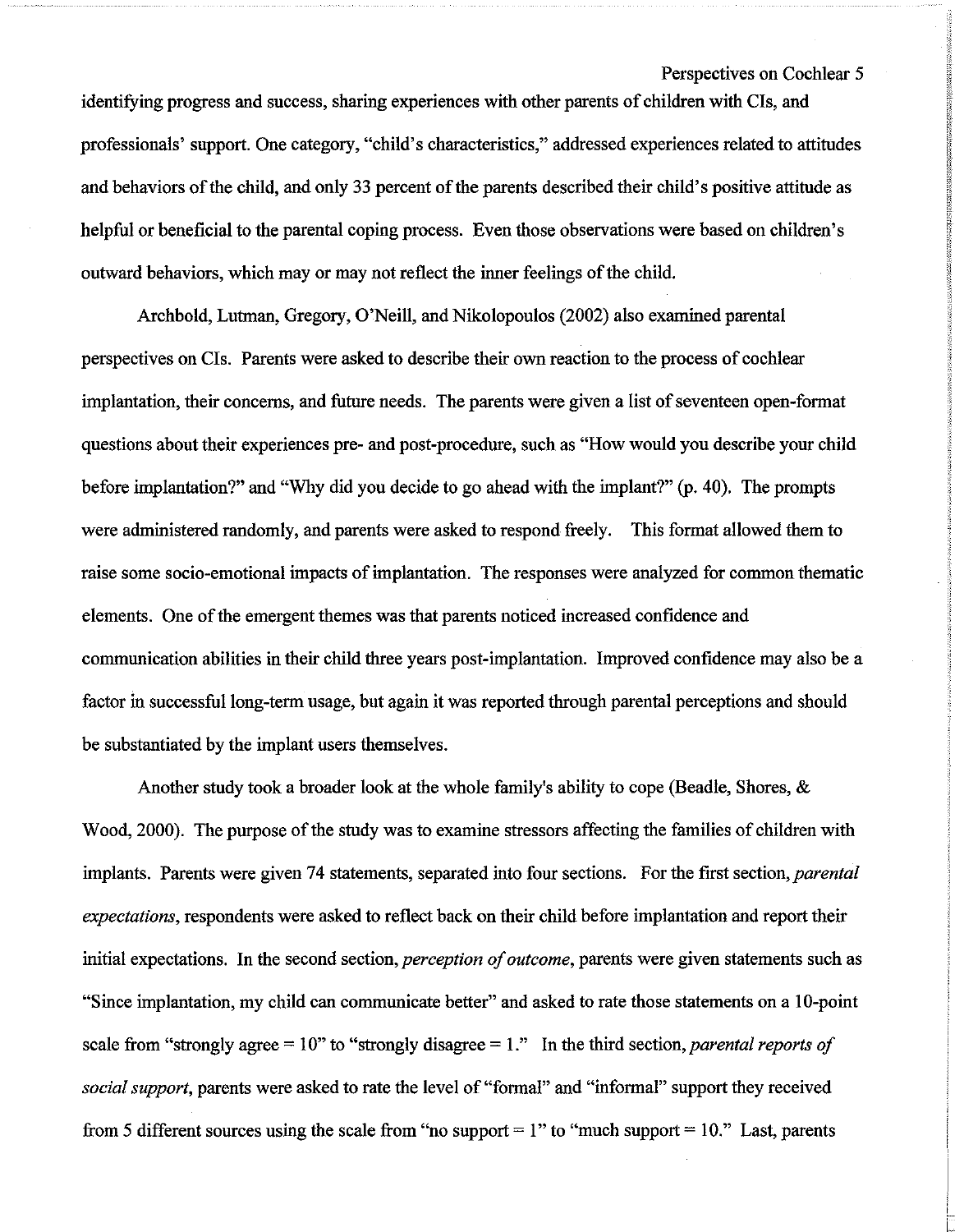Perspectives on Cochlear 6 were asked to rate their child's *overall quality of life* after receiving an implant, from 1 to 10, with higher numbers meaning "better quality of life." Thus, this study, also, focused on the parents' perceptions of their child's behavior without taking into account the child's perspective.

A few studies in the literature, however, have begun to look at children's perceptions of cochlear implants. Nicholas and Geers (2003) addressed some of the socio-emotional aspects of young cochlear implant users. The study explored the psychosocial adjustment of children with cochlear implants and compared to the perspectives of their parents (p. 71S). The researchers selected 181 eight and nineyear-old children to participate in the study. All of the children were given a perceived self-competence task in which they viewed twenty-four pairs of statements, with accompanying drawings, and were asked to choose which of the statements best represented their experiences the majority of the time. For example, the child would see two statements, "This girl is very smart" and "This girl is not very smart" and a pictorial representation of each. The child then selected which statement best represented him/her most of the time. Parents were also asked to rate their child's adjustment using the Meadow-Kendall Social-Emotional Assessment Inventory for Deaf and Hearing-Impaired Students. Interestingly, the study found that children "reported high levels of perceived self-competence in all five areas of daily life" (p. 78S). Although the results suggest positive social adjustment outcomes in elementary school aged children, it is unclear whether these outcomes persist through the pressures of adolescence and young adulthood. Importantly, no correspondence was found between the parents' ratings and the children's self-reports, calling into question the validity of either the parents' or the children's evaluations. This fmding suggests that a much more in-depth exploration into comparing children's perceptions with those of their parents is necessary. The results also indicate the importance of engaging children in discussions with their parents on perceptions of cochlear implant use.

Wheeler, Archbold, Gregory, and Skipp (2007) also addressed the children's perspectives on implantation. They interviewed 29 British, deafyouth with cochlear implants, asking questions in several areas including: "deafness and your implant," "other people," and "friends." Several common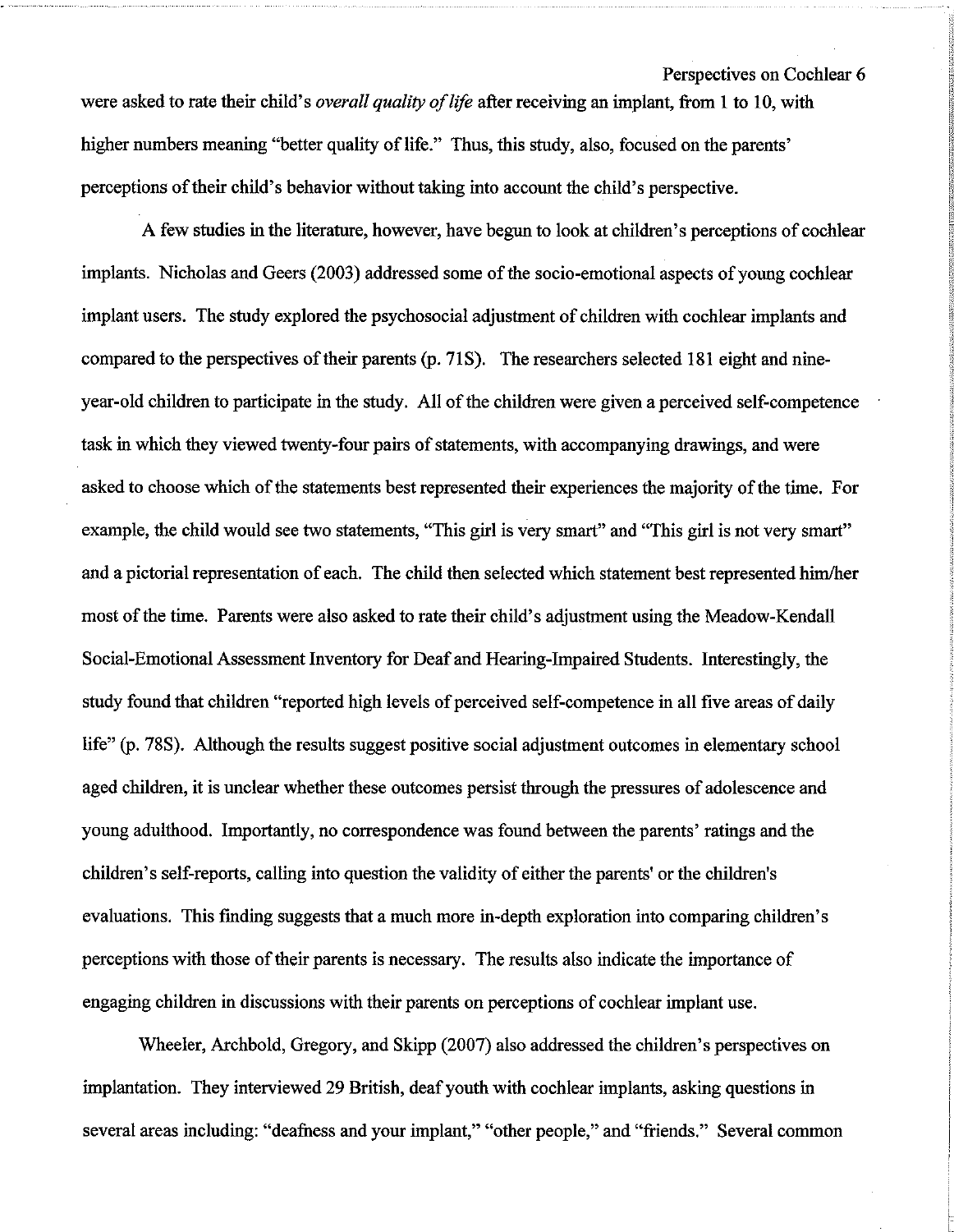themes emerged: using the technology, making the decision to implant, communication, identity, education, and advice to others. The participants were reported to be fairly straightforward in demonstrating their feelings on implantation, although many of their responses reflected the auditory need/benefit outcomes rather than personal feelings. The participants also described being left out of the decision-making process because they were too young to take part. All of these students were consistent implant users and, as in most studies, the authors did not include discontinued users in their sample, address whether or not the children will continue to use their implants, or ask if the participants considered discontinuing use.

In a larger British study Ray, Wright, Fielden, Cooper, Donaldson, and Proops (2006) gave participants questionnaires to determine their usage or non-usage of their CIs. Their study included 423 participants; 172 youth (age 9 to 16) and 251 adults (age 21 to 64), who were mailed a brief paper questionnaire about their implant experiences, including questions about time spent using the device, usefulness, expectations, and feelings of depression. The results showed that only 1.89 percent of participants reported being non- or intermittent users. Among adults, non-usage outcomes were typically the result of audiological difficulties (perceived lack of benefit, tinnitus, and infections). Younger limited (or non-) users, however, cited peer pressure and embarrassment, among several socio-emotional themes, as the direct cause for intermittent use or total discontinuation. The authors, however, did not address these fmdings in their discussion, instead focusing on the medical complications in the older non-users. Additionally, young adult non-users between the ages of 17 and 20 were not included in the sample; perhaps overlooking a group who may have had socio-emotional adjustment difficulties similar to the youth. These limitations further suggest that more research is needed to determine the typicality ofthe findings ofWheeler et. al. and Ray et. al. Is there a possibility that once these children reach young adulthood they will discontinue using their implants despite the perceived benefits and outcomes during adolescence?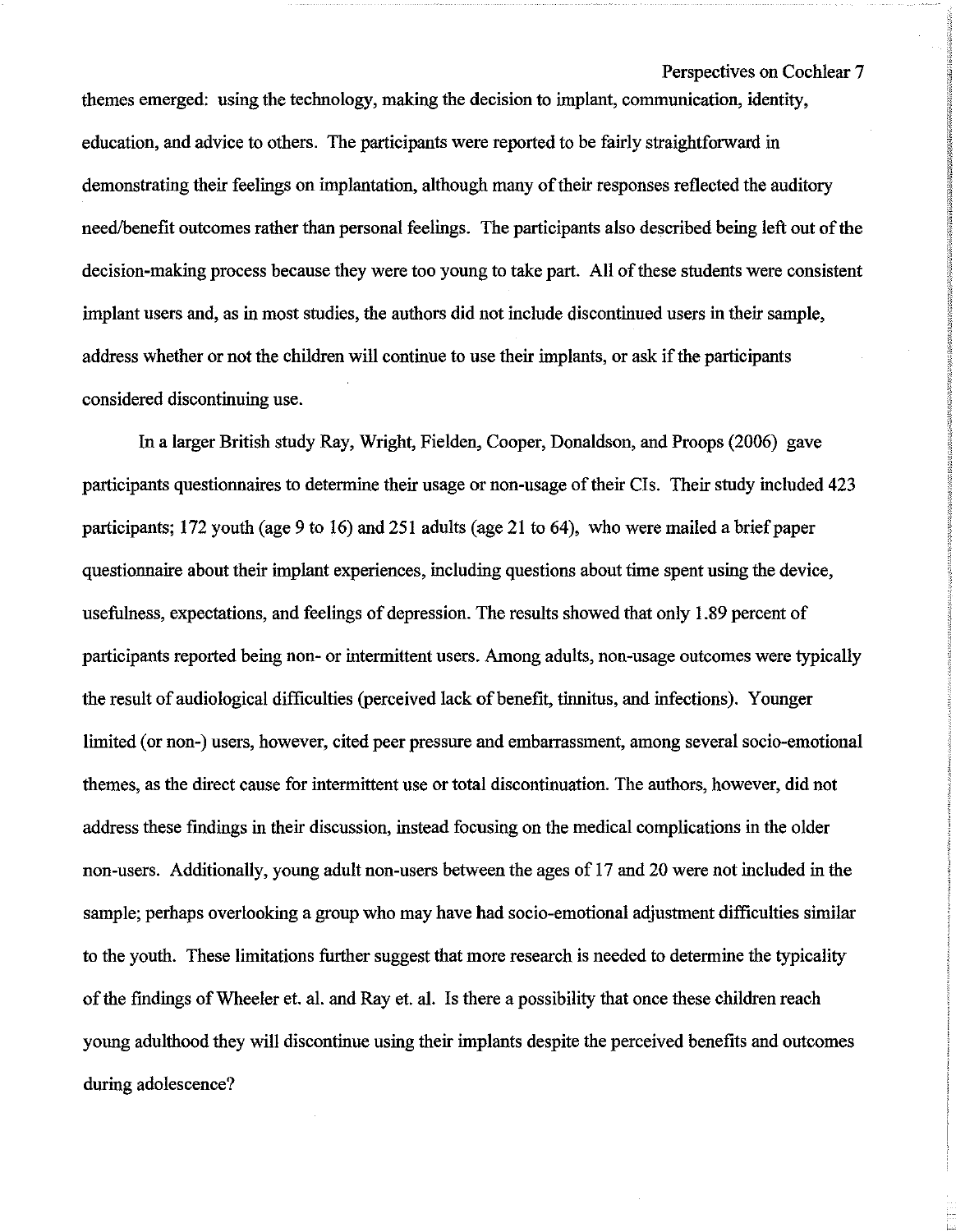#### **Method**

#### *Participants*

The participants were recruited through "word-of-mouth" and paper advertising. Ten deaf and hard-of-hearing students volunteered to participate in the study; six males and four females. All of the participants were deaf or hard-of-hearing undergraduate students attending Rochester Institute of Technology (RIT). Based on self-reporting, five of the participants currently used a cochlear implant, and five had discontinued use. The average age of the participants was 22 years old. The average age of implantation was 9.25 years old. Table 1 provides basic demographic information on the participants in the study including gender, age at the time of the study, the age at which they first received an implant, the number of implants currently used by each participant, how long they used or had been using their implant, and whether they would have the implant procedure again.

| Participant<br>Number | Gender | Current<br>Age<br>(yrs.) | Number of<br><b>Cochlear Implants</b><br>(currently in use) | Age<br>Received 1st<br>Implant (yrs.) | Self-Reported Length<br>of Time Using<br>Implant (yrs.) | Would you have the<br>same procedure<br>again? |
|-----------------------|--------|--------------------------|-------------------------------------------------------------|---------------------------------------|---------------------------------------------------------|------------------------------------------------|
|                       | male   | 22                       |                                                             | n                                     |                                                         | Yes                                            |
|                       | male   | 22                       | 0                                                           | 12                                    | 4.5                                                     | no                                             |
|                       | female | 23                       |                                                             | 21                                    |                                                         | <b>ves</b>                                     |
|                       | male   | 22                       |                                                             |                                       | 10.5                                                    | yes                                            |
| 5                     | male   | 22                       |                                                             | 6                                     | 6.5                                                     | no                                             |
| 6                     | male   | 18                       |                                                             |                                       | 12                                                      | no                                             |
|                       | male   | 20                       |                                                             | 13                                    |                                                         | no                                             |
| 8                     | female | 23                       |                                                             | 18                                    | 3                                                       | yes                                            |
| 9                     | female | 23                       |                                                             |                                       | 19                                                      | yes                                            |
| 10                    | female | 20                       |                                                             | 2.5                                   | 17.5                                                    | yes                                            |

Table 1: Demographic Information of Cochlear Implant Users and Non-Users

#### *Procedure*

Participants were interviewed in quasi-random order based on their availability. In advance, students were informed that the study would take approximately 45 minutes to complete and that they would be videotaped giving their responses. Immediately prior to the interview, participants completed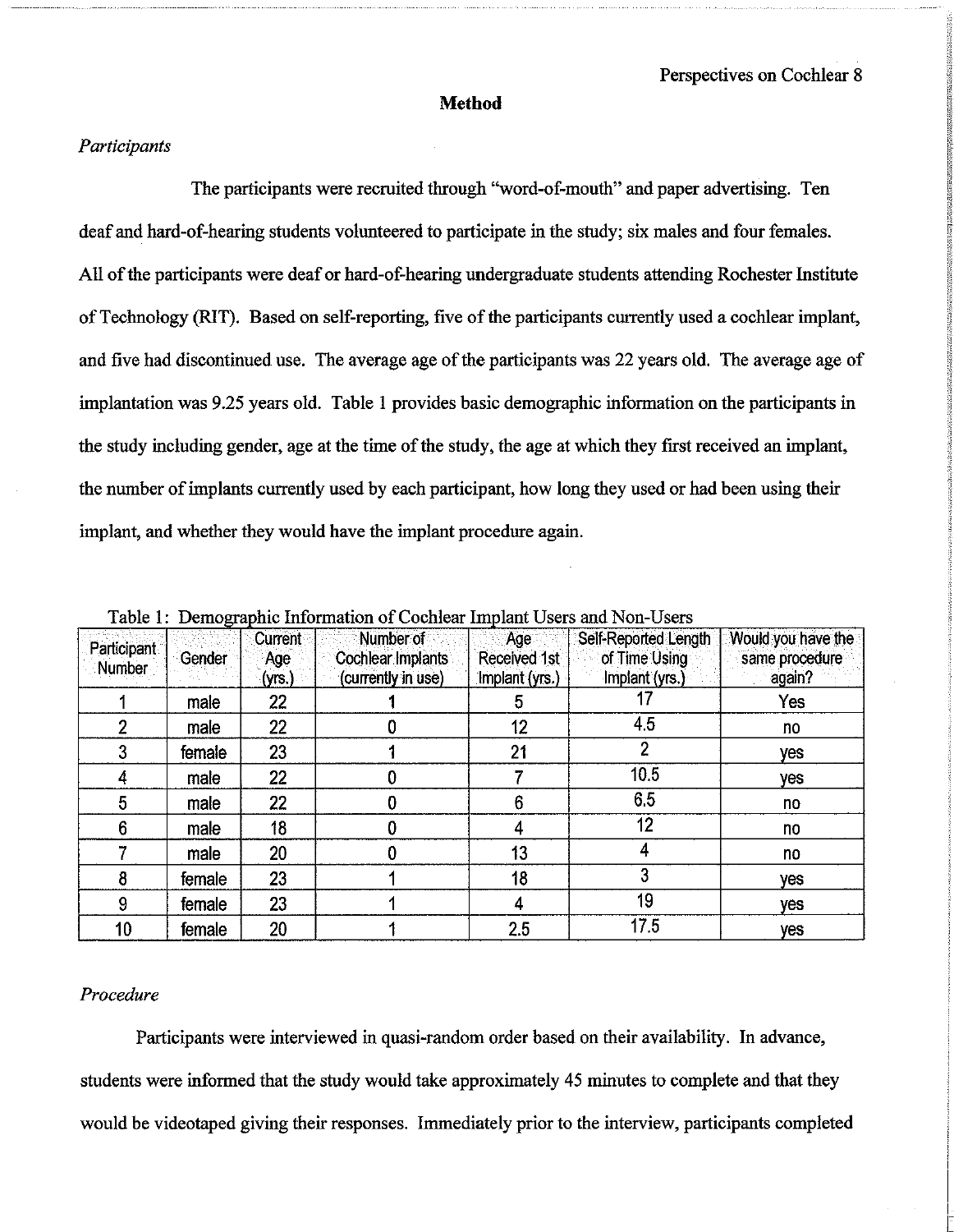a paper demographic questionnaire. Using a semi-structured interview format. all participants were asked questions about their involvement in the decision to receive their implant. to offer their views on deaf adults getting implants. and to describe situations in which they felt positively and negatively about having an implant. Non-users were asked five additional follow-up questions on their decision to stop using their implant and whether they have reconsidered their decision (Appendix I). To ensure confidentiality, participants were identified only by number. Upon completion of the interviews, the researcher reviewed the videotapes repeatedly to identify common themes.

#### **Results**

The following section presents each question posed during the interview and a summary of the responses given.

#### *How involvedwere you in the decision to get an implant?*

The majority of the students reported that they were involved in the decision making process. Some were not a part of the process either because they were too young, or because their parents wanted to make the final determination. Several of the participants described visiting other families where one or more members of the family had an implant. A few of the non-users reported that they saw friends with an implant and that was the initiating factor in getting them to consider an implant. All of the participants reported their parents making a strong effort to investigate the technology and discussing options with professionals before going ahead with the procedure.

#### *Do you view using your implant(s) as a choice?*

All of the participants saw having and using (or not using) their implant as a personal choice. Users and non-users both reported that parents strongly encouraged use, but over time most parents became less insistent and allowed each of them to make the decision to continue (or discontinue) use. One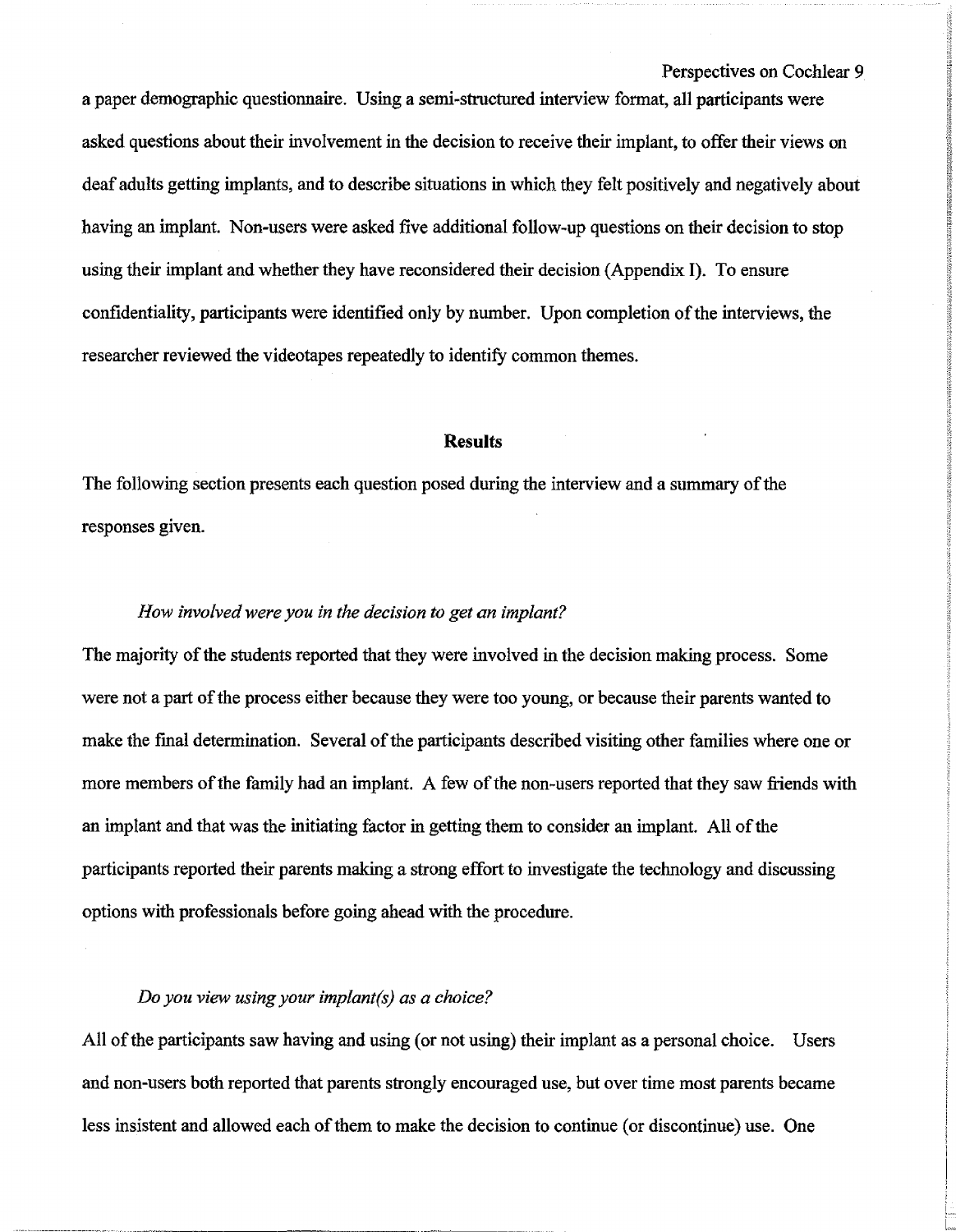student stated that he felt he should have had the choice to stop using his implant, but the choice was taken away from him. He was pressured by his classroom interpreter and speech therapist to keep using his implant even after he told them it was not beneficial.

#### *As a child, did you see any deafadults with implant(s)?*

Responses among the participants were split. Some students recalled visiting a deaf adult or seeing a friend at school with an implant. Two students reported that after seeing a deaf adult with an implant, they decided against having the procedure at that time. For others, they were the only ones in their community with an implant.

#### *How do youfeel about the number offaculty andstaffgetting implants?*

Users felt strongly encouraged by seeing faculty and staffwith implants. It added to their sense of connection and belonging. They reported feeling "like everyone else." Users and non-users agreed that getting an implant is an individual decision and they are fme with the number of adults getting implants. One user noted that she was "not okay" with seeing young children with implants because it suggests that the child was not part of the decision-making process.

#### *Tell me about a time when you were happy that you have/had an implant.*

Most of the participants were able to recount at least one positive experience with their implant. Students cited the first time they heard and recognized an environmental sound, like a car tum signal, or someone banging on the desk, as being helpful and exciting. One non-user mentioned that at his 14<sup>th</sup> birthday party he was able to hear the "Happy Birthday" song for the first time. Only one student could not recount at least one positive experience associated with his implant.

*Tell me about a time when you felt negatively (embarrassed, awkward) about having an implant.*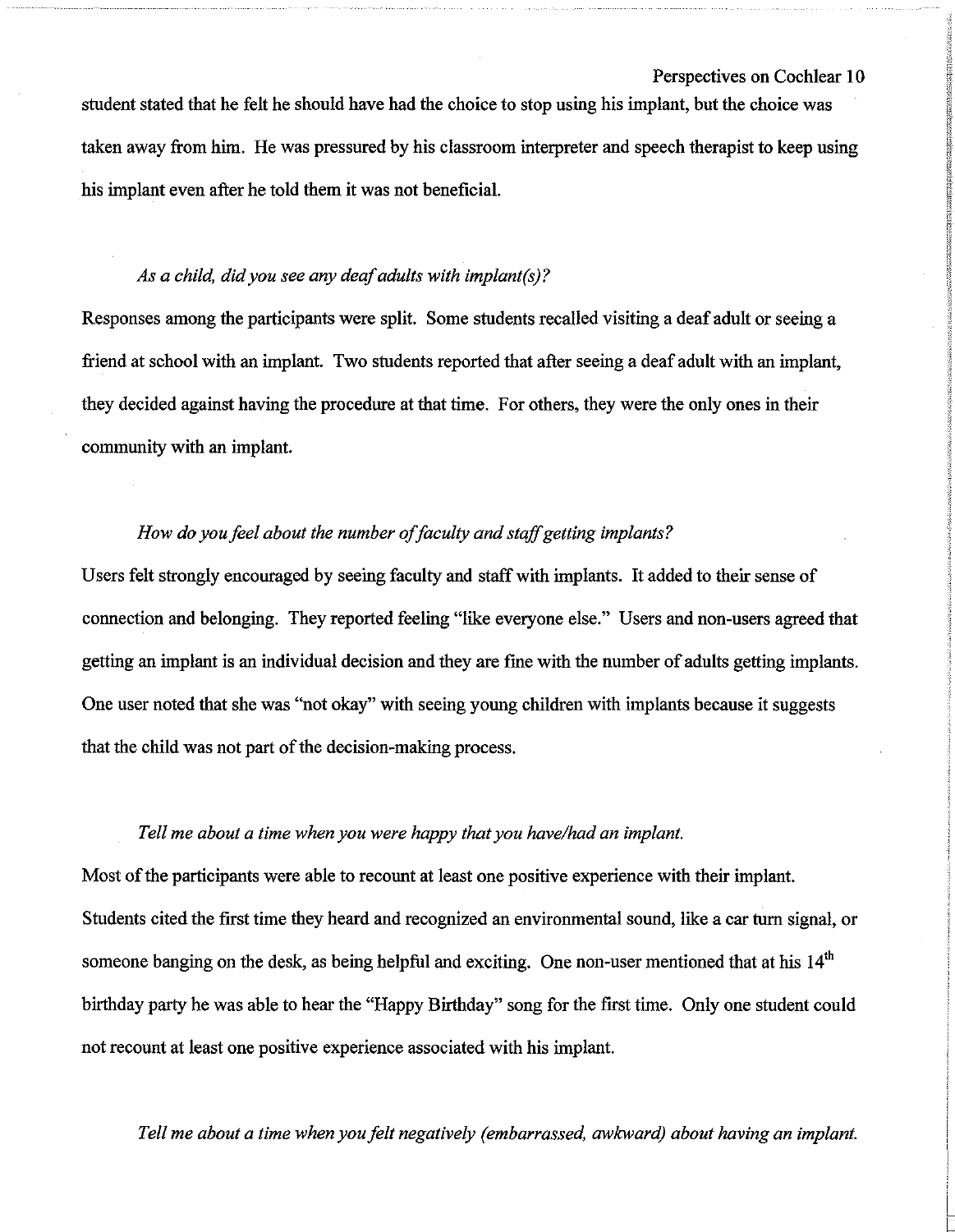All of the participants recounted at least one negative experience. Among non-users, one student described developing severe and repeated headaches after a few years with his implant. Another nonuser described being "tattled on" by his interpreter when he refused to wear his implant in class. Several users cited feeling isolated and not having a social life because of their implant. They felt different from their classmates.

## *Do youfeel different about wearing your implant here (at RlT/NTID) than when you were in high school?*

All of the students described feeling different about their usage (or non usage) choices at RIT compared with high school. Many cited feeling like they did not "fit in" in high school. Going to speech therapy and auditory therapy made their schedules and social lives difficult. In several cases, students stated that he/she was the only one in high school with an implant even among other deaf students. Upon arriving at RIT/NTID, users felt more connected and part of the community. Participants cited that other users understood what they went through from candidacy through aftercare which made them feel more accepted. Additionally, the flexibility and variety in communication on campus allowed them to be more comfortable in their identity as an implant user. Similarly, non-users cited that the environment at RIT/NTID allowed them the freedom to communicate in ASL and they do not feel that they have to use their implants. All of the students reported that they have oral friends and strong Deaf culture friends because the community encourages it.

#### *How do you decide when to use your implant(s)?*

Most users reported using the device all of the time, except when the device was damaged, or during a severe headache. One user stated that she has had to remove the device during tests because she finds she is extremely sensitive to background noise. Another user reported she cannot wear her implant in her apartment because her implant is also very sensitive to environmental noise. Four of the non-users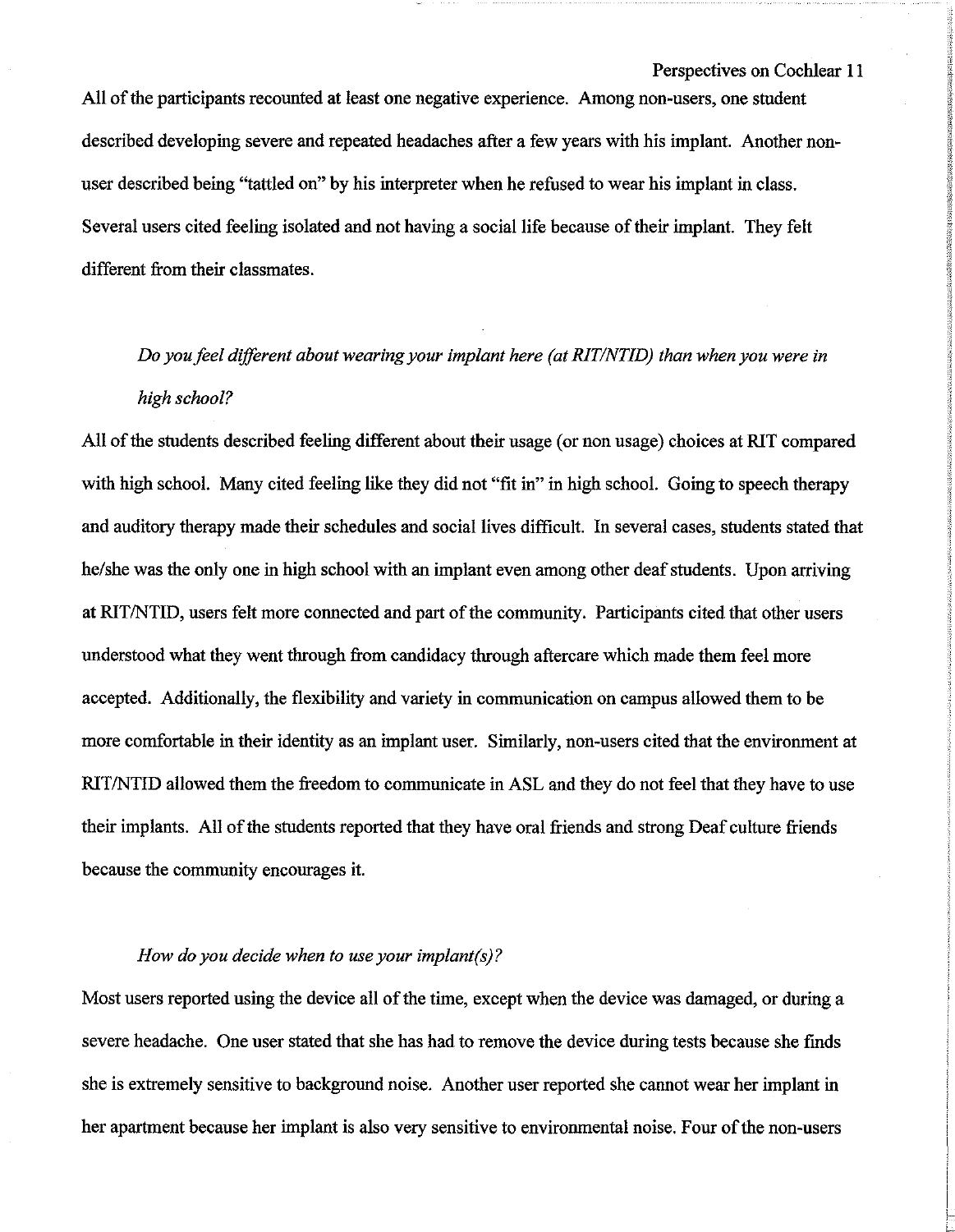reported they used the device consistently in the past. Only one non-user reported intermittent use, usually only during speech therapy sessions.

#### *In what situations do you use your implant(s)?*

Users cited using their implant in just about every situation from one-on-one communication to sporting events. Several of the users said they "can't live without it," and "had a hard time" when a device broke and it could not be used.

#### *Have you ever considered not using your implant?*

The majority of the users said "no, never." One user said she was curious about the idea of non-use, but after one situation where her implant broke, she realized that she would never stop using it long-term. The users also agreed that the communication environment at RIT/NTID has allowed them the flexibility to remove the external portion of the device if they choose, yet for the most part they prefer to wear it consistently.

#### *Overall, wouldyou say your cochlear implant experience was positive or negative?*

All of the users reported having very positive experiences associated with their implant. They really felt successful with their speech and auditory perceptions. With one exception, the users all said that they would have the procedure again because they see the benefit and they want to hear. Users that received their implants prior to age five also said they were grateful to their parents for going through the whole process and making the decision for them. Non-users' responses were divided. A few said their implant experience was very negative and they would never try it again. Others said that even though they did not benefit from the device, they still enjoyed some aspects of having an implant, such as listening to music, or being able to hear environmental sounds.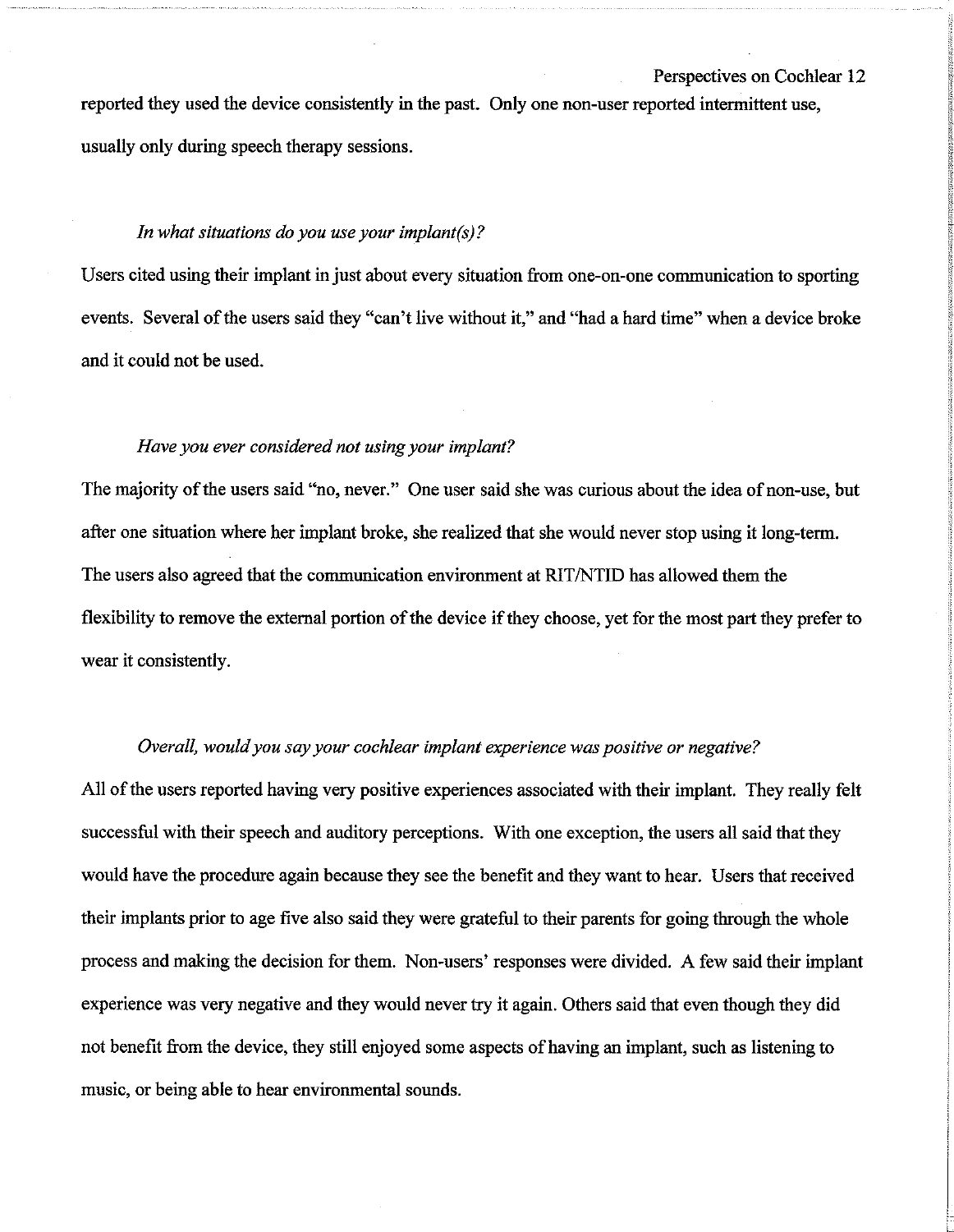#### *Why didyou stop using your implant(s)?*

Non-users reported several reasons for discontinuing use. A few said that the device stopped working properly, but they did not investigate why. Others said that the device was useful for environmental sounds, but really did not help their speech perceptions or speech production in any situation. One nonuser reported he felt like a different person with his implant, isolated and introverted, whereas he felt more open and sociable without it.

#### if*you could go back, wouldyou make the same decision?*

All of the non-users reported being satisfied with their decision to stop using their implant. They also reported at present, as non-users, if they could go back, they most likely would not have had the surgery.

#### *How did* you *tell* your parents about your *decision* to *stop* using your *implant* (*if* you *did*)?

Most of the students reported not having a specific conversation with their parents about their decision to discontinue. Instead, several of the non-users reported progressively decreasing their usage over time until they stopped wearing the device all together. One participant reported that once he started attending a deaf school, he abruptly stopped using his device, and being that the school had a strong Deaf community his parents just accepted the decision. Another participant reported that after cycling through several speech therapists, he informed the last one that he really did not want to use the device, at which point the speech therapist called home and told his parents. Neither his parents nor the speech therapist gave him the details oftheir conversation, but after that he was allowed to stop using the implant and stop attending speech therapy.

#### *How long didyou use your implant before you decided to stop?*

Non-users self-reported using their implant on average about six to seven years. All of the non-users reported using their implant for at least four years before making the decision to discontinue.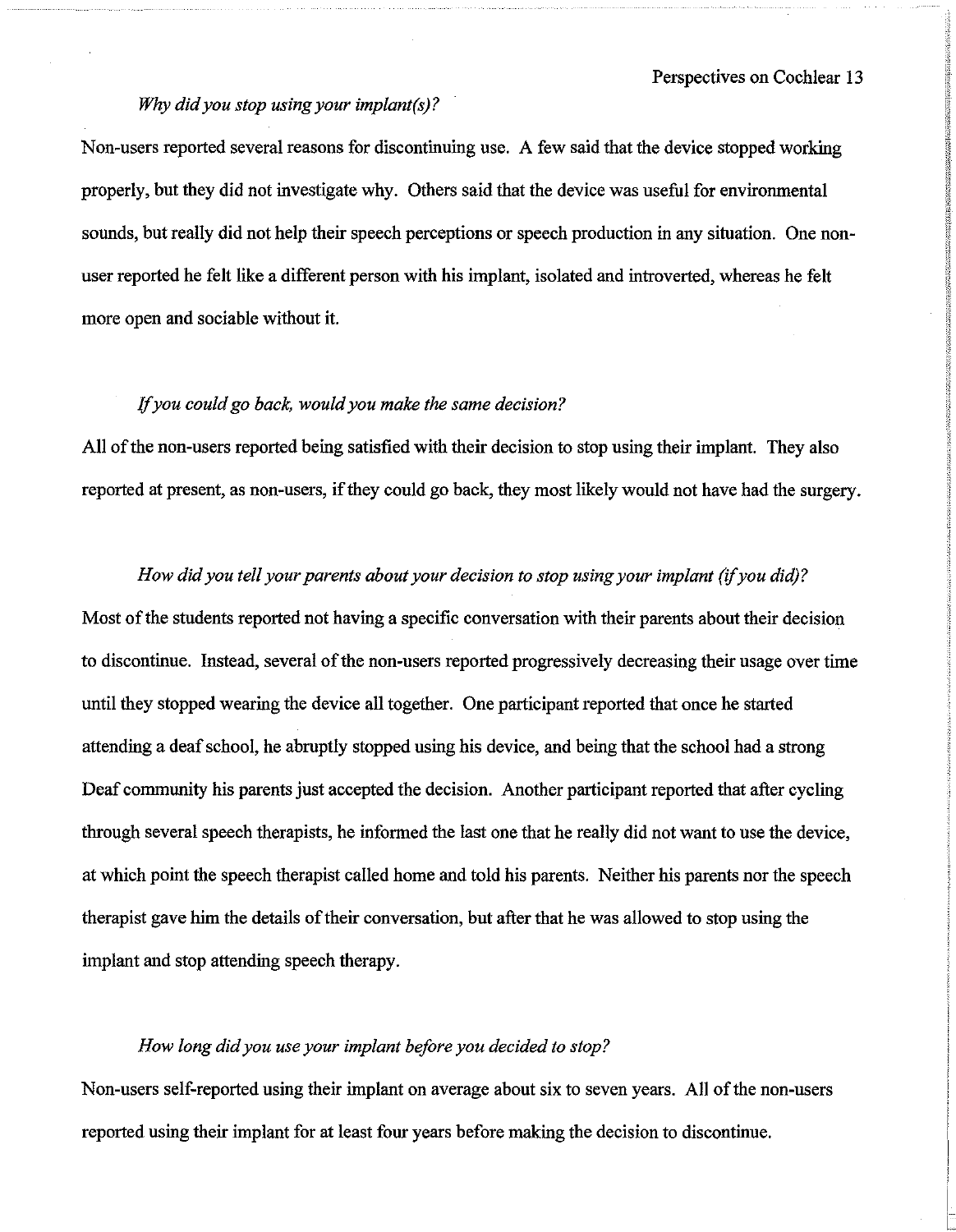#### *Have vou reconsidered vour decision?*

Non-users reported that they were fme with their decision to stop using their implant. Only one participant said that he may consider going back to using his implant in the future, because he did like the benefit of being able to hear environmental sounds.

#### **Discussion**

Participants who discontinued using their cochlear implants reportedly did so because they really did not benefit from the device. According to Dr. Linda Spencer, researchers working with children have noticed that:

Trends [towards non-use] seem to relate to age of implantation, and non-use spikes in adolescent years. Other factors [determining usage or non-usage] are whether implant recipients were in a supportive environment and to some level the amount of benefit they got (personal communication, April 29, 2008).

The present results, however, do not support this observation. With one exception, the majority of the participants reported consistent usage through middle school and high school. The non-users received their implants prior to, or very early in adolescence and continued to use their implant until they began college, whereas the users were either younger than 5 or over 18 at the time ofimplantation. In addition, all of the non-users reported receiving full support from family and friends pre- and post-implantation, even when they made the decision to discontinue. All of the students reported getting some benefit from using CIs in recognizing environmental sounds, yet most the discontinued users reported little or no benefit in their own speech production and in the classroom, group discussion, social events, or one-onone settings; arguably the most important situations. Thus it appears that for these non-users, the lack of benefit was the principal deciding factor.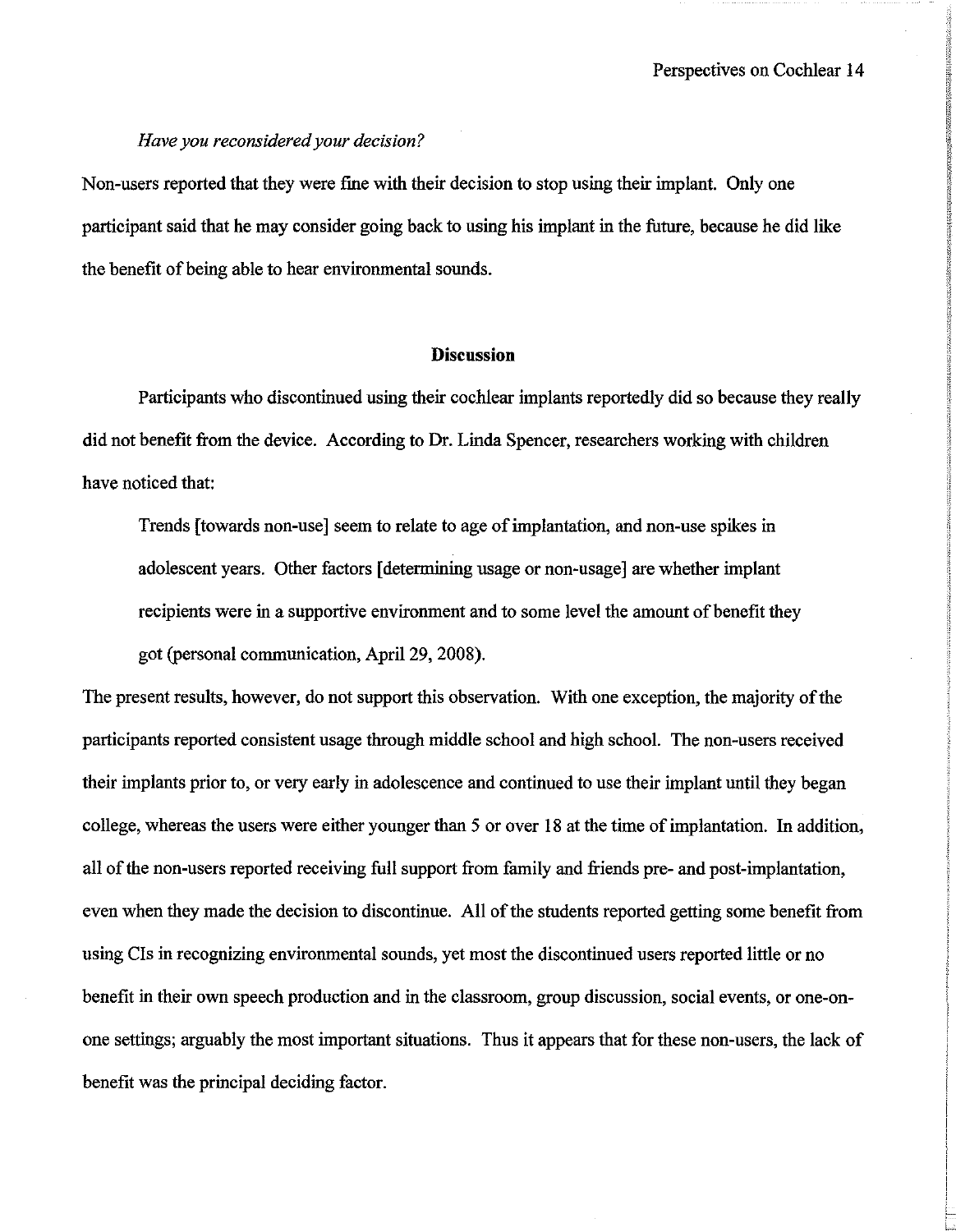PARTIC CONTRACTOR CONTRACTOR

Several of the students reported taking an active role in the decision-making process of getting an implant, four of the non-users made the choice to discontinue use. In contrast, all of the users who reported that their parents made the decision for implantation were still using the device. Therefore, it appears that being involved in the decision making process, does not ultimately result in a consistent usage outcome. Among users, when asked if they would have the medical procedure again, most said they would because they saw the benefit. For example, participants said "Yes, I want to hear" and "Yes! I love the device and how it works. It's very effective compared to hearing aids." Conversely, only one discontinued user said that he would consider having the surgery again in the future. Hence, for the users the benefits of the device were great enough to warrant going through the original procedure again; suggesting a high level of satisfaction. Non-users generally were not satisfied, however, and therefore would be unlikely to go through the procedure again.

Interestingly, all of the self-reported discontinued users in the study were male. Several questions arise from this fmding. Is there a real difference between men and women learning to use the device or was the finding the result of the small sample size? Is it easier for women to hide their implant because of their longer hair and therefore more inclined to keep using it? Could it be that the men were less patient with the rehabilitation process (speech therapy) compared to women? Several men reported something unknown "went wrong" with their implants. Did the men have some internal auditory difficulty that prevented them from benefiting from the device? These questions merit further examination.

Overall, it appears that students who benefited greatly in their auditory perceptions and speech production from the device are still using it, whereas non-users discontinued because they only achieved minimal benefit. Having little or no benefit in understanding speech outweighed gaining access to environmental sounds and was not enough to justify continued use. Both users and non-users reported satisfaction with their decision to use (or not to use) their implant. All participants stated being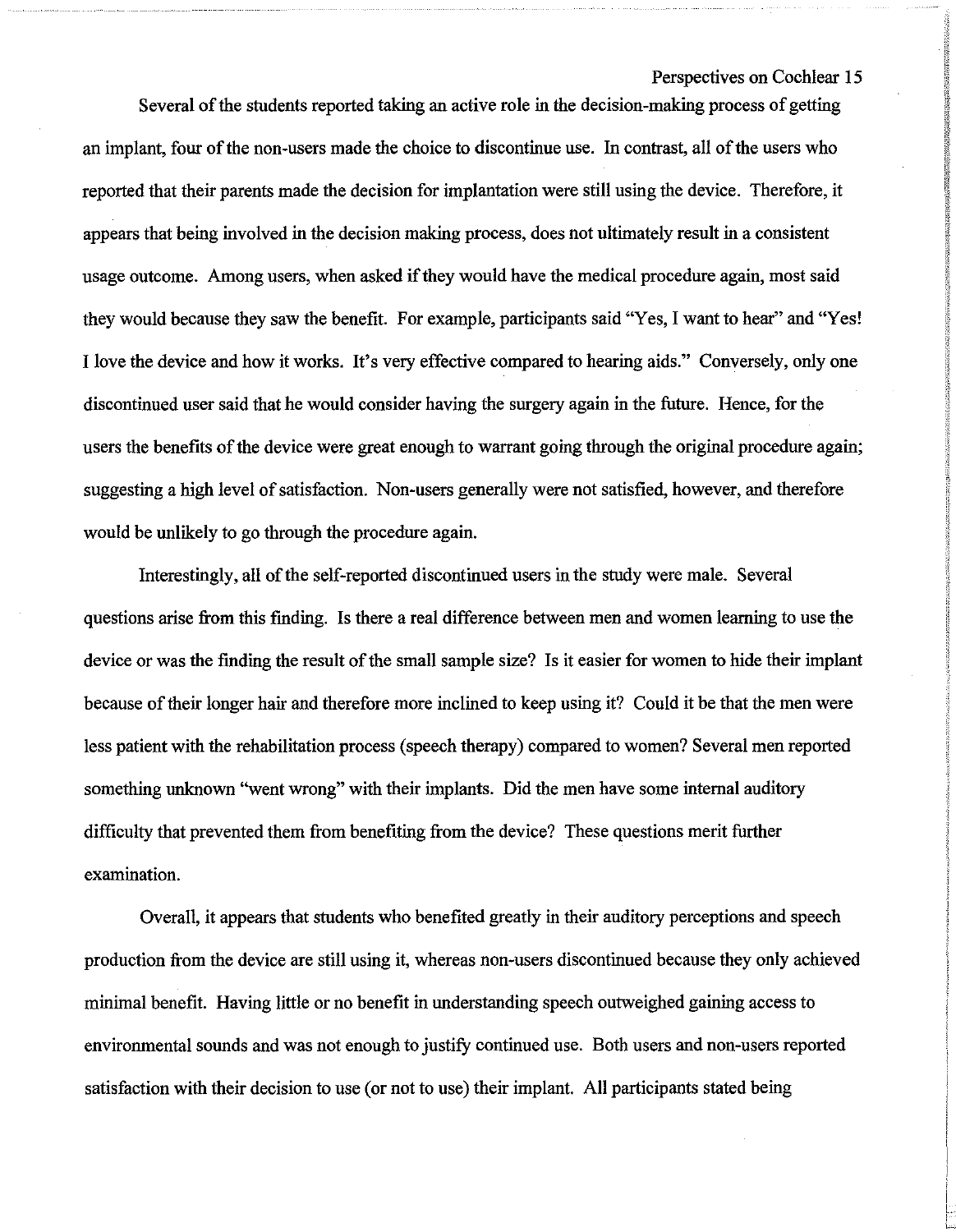comfortable with their identities has a users or non-users. Additionally, in this sample, age of implantation and length of use did not determine usage or non-usage outcomes.

#### *Limitations*

This is only a pilot study, but the results are consistent enough to warrant further examination with a larger sample. Gerard O'Donoghue, an internationally recognized implant surgeon in Nottingham, England, has recognized the importance of further research in this area:

Most implant studies are not typical or representative. Too much of the CI literature is based on these top-end performers. Let's drill down to understand what went 'wrong' and

what it is we can all learn and do better" (personal communication, April 29, 2008).

In addition, several other questions remain. Does the level of benefit generally determine usage, as was the case in this sample of college students? In this study, participant responses reflected the auditory need and benefit outcomes rather than personal feelings, similar to the fmdings in Wheeler et. al. Are there other reasons for non-usage? Are there socio-emotional or cultural reasons that may not be evident in such a small group? All of the students, users and non-users, recounted at least one situation where they felt negatively about having an implant; is one such event enough to make young adults (or others) stop using their implants? Is there a real gender difference resulting in men being more likely to discontinue use, and if so, why? Future studies in this area may yield some insight into these unanswered questions.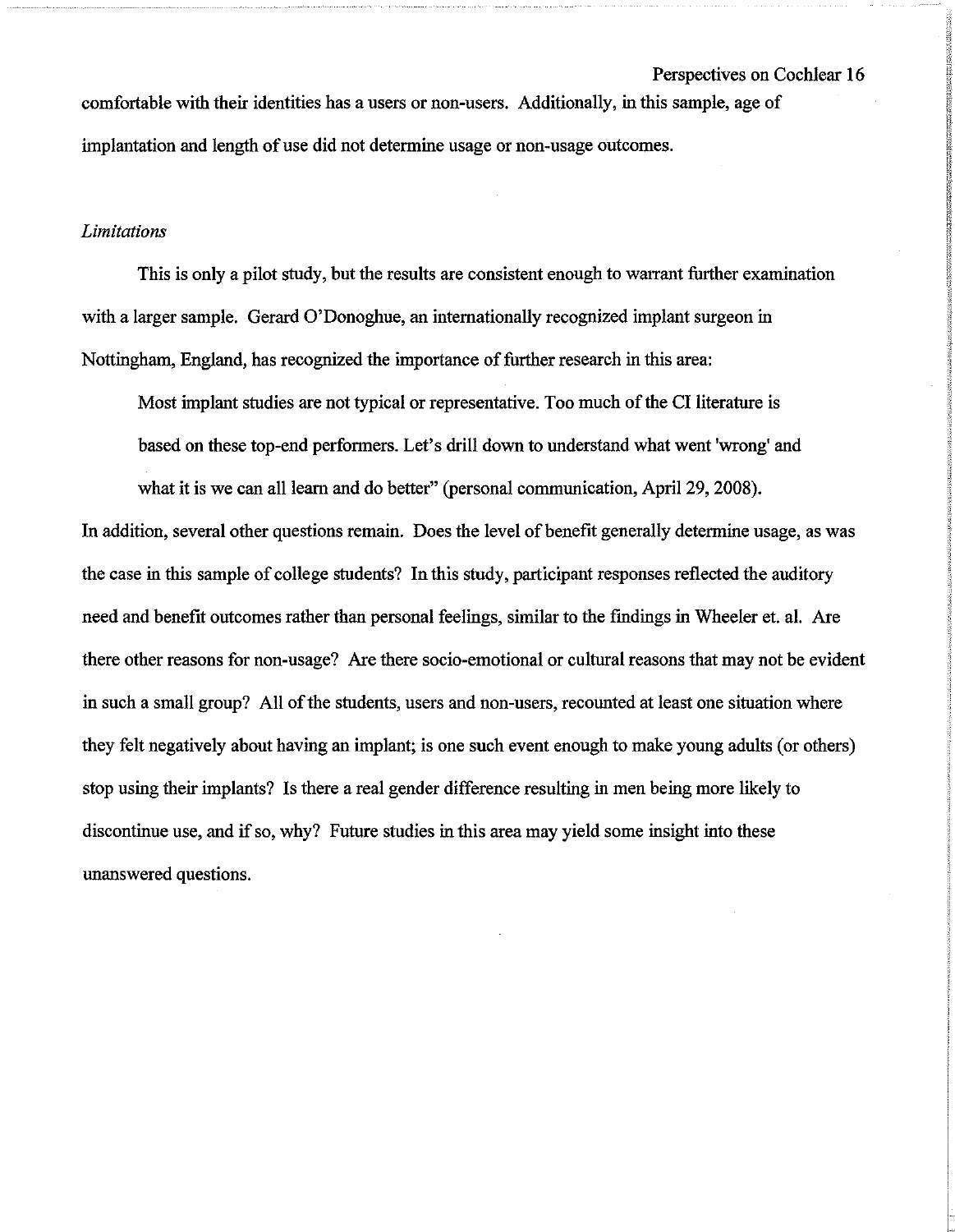#### References

- Archbold, S.M., Lutman, M.E., Gregory, S., O'Neill, C., & Nikolopoulous, T.P. (2002). Parents and their deaf child: their perceptions three years after cochlear implantation. *Deafness and Education International,* 4, 12-40.
- Beadle, E., Shores, Al, & Wood, E. (2000). Parental perceptions of the impact upon the family of cochlear implantation in children. *Annals of Otology, Rhinology & Largygology (Suppl.185)*, 109 (12), 111-1l4.
- Marschark, M. (2007). *Raising and Educating a DeafChild: A comprehensive guide to the choices, controversies, and decisionsfaced by parents and educators.* New York: Oxford University Press.
- Marschark, M., Rhoten, C., Fabich, M. (2007). Effects of Cochlear Implants on Children's Reading and Academic Achievement. *Journal ofDeafStudies and DeafEducation,* 12,269-282.
- Nicholas, J. & Geers, A. E. (2003). Personal, social, and family adjustment in school-aged children with a cochlear implant. *Ear and Hearing, 24, 69S-81S.*
- Ray, J. Wright, T., Fielden, C., Cooper, H., Donaldson, 1., Proops, D.W. (2006). Non-users and Limited Users of Cochlear Implants. *Cochlear Implants International*, 7, 49-58.
- Wheeler, A., Archbold, S., & Gregory, S. (2007). Cochlear implants: The young people's perspective. *Journal ofDeafStudies and DeafEducation,* 12, 303-316.
- Zaidman-Zait, A., (2007). Parenting a child with a cochlear implant: A critical incident study. *Journal ofDeafStudies and DeafEducation,* 12, 221-241.